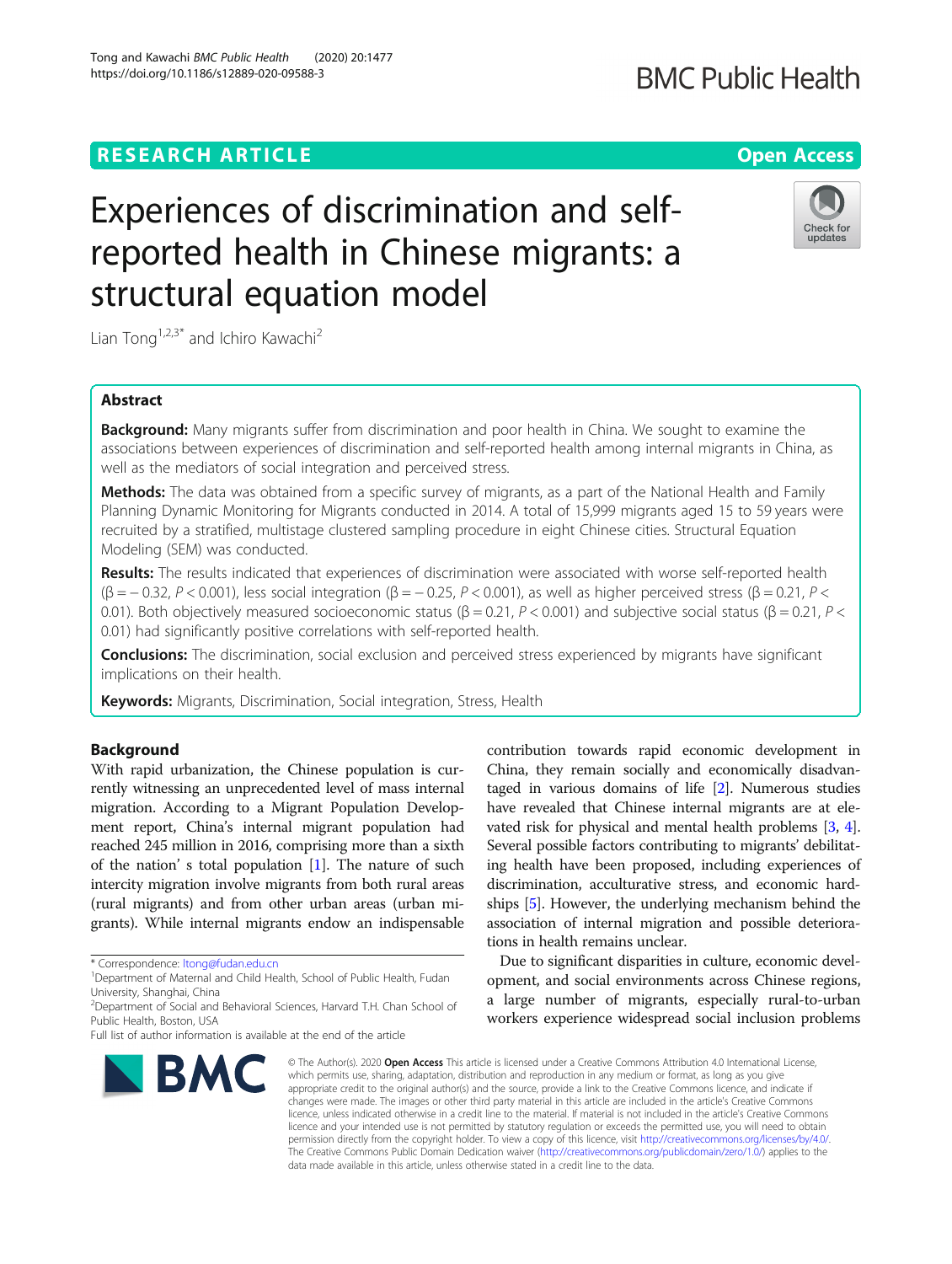and both institutional and interpersonal discrimination [[5\]](#page-8-0). Discrimination towards migrants can occur through variegated sectors, including their daily life, within the labor market, and public service [[6\]](#page-8-0). There is general evidence suggesting a correlation between experiences of discrimination and reduced self-perceived health [[7](#page-8-0)]. A comprehensive review by Pascoe & Richman (2009) showed the harmful health effects of discrimination across a range of mental health, well-being and specific types of physical health problems, including self-reported poor health. The authors highlighted that perceived discrimination may affect health through a range of psychological and physiological stress responses and behaviors [[8](#page-8-0)], which is likely observed in domestic migrants experiencing social segmentation in China [[2](#page-8-0), [9](#page-8-0)]. There are currently limited studies showing that mental health among rural-to-urban migrants are negatively influenced by discrimination in daily life and perceived social inequity [[9\]](#page-8-0). Considering the wellbeing of the escalating migrant population in China, more attention on the relationship between discrimination and migrant health outcomes is required. The current study is focusing on the interpersonal discrimination of migrants.

Various theories have shaped our understanding of migrants' experiences in prejudice and discrimination within the host society, including in relation to health. In this study, we focus on the integration theory and stress theory [[10](#page-8-0), [11\]](#page-8-0). Researchers measure migrant integration within the host society through four dimensions: social, economic, cultural, and political [\[10,](#page-8-0) [12](#page-8-0)]. The experience of migrating and assimilating into a host society can be socially and mentally daunting. Unsuccessful attempts towards adaptation may exacerbate the migrants' perceived stress, poor overall health, and reduce well-being. Social integration, as one of the main dimensions of newcomers' experiences in the host society was demonstrated to be significantly related to self-reported health of migrants [[13](#page-8-0)]. However, it is unknown whether it would mitigate the association between discrimination and perceived health. Social integration is defined as a process during which newcomers or minorities are incorporated into the social structure of the host society [\[14](#page-8-0)]. This process required mutual accommodation and adjustments from immigrants and members of the host society. However, social integration is often complicated by negative attitudes and discrimination. A study investigating the possible role of social integration in mediating the association between interpersonal discrimination and self-reported health of migrants would thus be valuable.

We propose that in addition to social integration, perceived stress by migrants is another underlying pathway that associates with the poor health related to discrimination. The stress theory and empirical studies have suggested that high levels of perceived stress result in reduced health outcomes [\[15,](#page-8-0) [16\]](#page-8-0). The global literature has indicated a negative impact of acculturative stress on both physical and mental health among international migrants [[17](#page-8-0)]. The expedited lifestyle that emphasizes immigrants' assimilation into life within the host society and acculturative stress contributes to their vulnerability in health [\[18](#page-8-0)] (Li, Meng, & Wang, et al., 2017). Besides acculturative stress, migrants are known to suffer from many other types of stress arising from work, family and interpersonalrelated difficulties. They are thus more likely to experience higher levels of psychological distress compared to local residents [\[19,](#page-8-0) [20](#page-8-0)].

Economic integration is another key dimension of integration, and plays a critical role in the development of migrants' social condition. Convergence appears to be the most important step in the process of economic integration [\[14\]](#page-8-0), and a lack of entry into the economic mainstream would make other forms of integration difficult [[14](#page-8-0)]. Furthermore, experimental findings on income inequality suggest that it is not the absolute socioeconomic resources, but rather the perception of inequality accompanied by "psychological pain" that affects health [[21](#page-8-0)]. Social income inequality is negatively correlated with the health status of migrants [\[13\]](#page-8-0).

Social status is an important predictor for a wide range of health outcomes [\[22\]](#page-8-0). In particular, the subjective social status (SSS) is a comprehensive measure of one's social position that is related to several poor health outcomes and risk factors for disease [\[23\]](#page-8-0). Similar to objective socioeconomic status, subjective perceptions of status are also consistently linked with mental and physical health outcomes of Chinese [\[24\]](#page-8-0). It has been indicated that Chinese rural-to-urban migrants evaluate their subjective wellbeing not only through their financial achievement, but also from their perceptions and beliefs about their relative social status [\[25](#page-8-0)]. Thus, it is essential to conduct a study under the consideration of both objective income and subjective social status of internal migrants.

In summary, self-reported health of migrants can be formed in complicated ways during the adaptation process in the host society. However, most studies on health related factors for migrants have merely focused on a single aspect of social life, such as acculturation or economic status [\[13,](#page-8-0) [26\]](#page-8-0). Very limited studies have illustrated health status from social perspectives, e.g. social capital and social support [[27](#page-8-0), [28](#page-8-0)]. To the best of our knowledge, no studies have examined the health related factors from a more comprehensive social perspective, which include discrimination, social integration, stress, as well as SSS. The present study will fill these gaps by examining the associations between perceived interpersonal discrimination and self-reported health, in the context of social integration and perceived stress. The objective and subjective socioeconomic status of migrants is concurrently considered.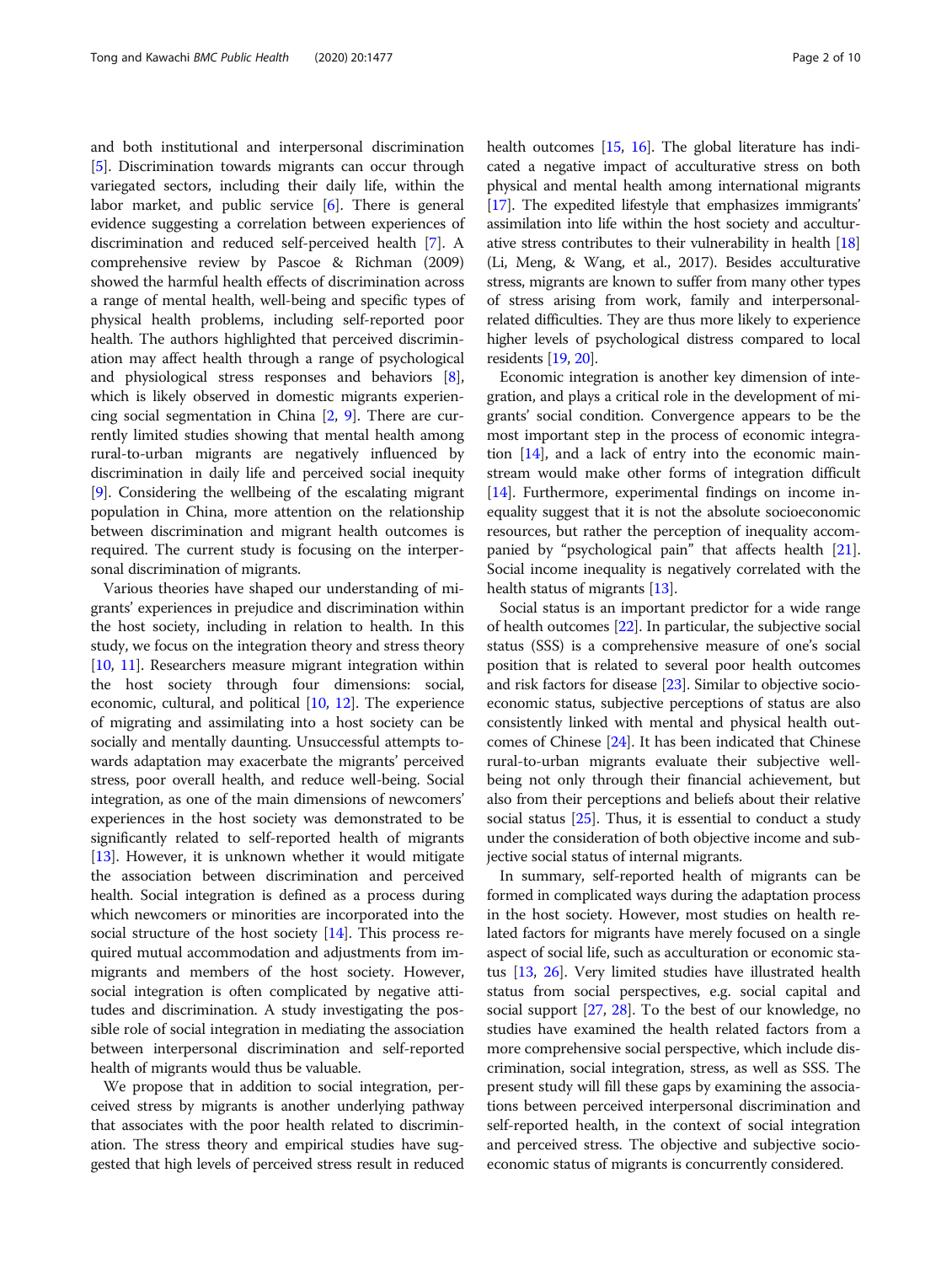## Methods

#### Participants

The data utilized in this study was obtained from a survey of National Health and Family Planning Dynamic Monitoring for Migrant Workers, by the National Health and Family Planning Commission of China in May 2014. Migrant workers are defined as people whose hukou (household registration) is not based in the city where they lived for more than a month at the time of the survey. The survey targeted eight cities or districts located in eight different provinces in China (e. g. Chaoyang district in Beijing, Jiaxing city in Zhejiang province). In each city/district, 2000 households of migrant workers were recruited by stratified, multistage clustered Probability and Proportionate to Size (PPS) sampling. Resident committees in each unit of City Street and Village were selected from the qualified cities or urban districts by the method of PPS. All the migrated families administrated by the selected city street or rural village committees were divided into survey groups. Then, 100 qualified migrant families were selected. Finally, 20 migrants were selected depending on their gender, age and the time of migration. If the selected migrants were not available during the investigation, they will be replaced by other individuals according to the principle of "same gender, similar age and a similar migrated time in the host city".

In each household, only one person aged 15 to 59 years was selected. A total of 15,999 migrants were included in our final study, with 55% being male. The mean age of the migrants is  $32.6$  years old  $(SD = 8.7)$ , with men being 32.9 years old (SD = 8.9), and women being 32.1 years old  $(SD = 8.5)$ . 86% of the migrant workers hold an agriculture *hukou*. 60% of the migrants completed middle school as their highest level of education. Over half of the migrant workers migrated across from other provinces (54.8%) and 69.4% stayed in a city for over 5 years (see Table [1](#page-3-0)).

#### Ethics approval and consent to participate

The "National Internal Migrant Dynamic Monitoring Survey, 2014" data is publicly available to authorized researchers who have been given permission by the National Population and Family Planning Commission. Written informed consents were obtained from all participants. The analysis of public access data was exempted by the local Institutional Review Board (IRB); as this study involves analyzing existing data anonymously, ethical approval was not required.

#### Measures

## Self-reported health

Self-reported health was assessed by a subscale of general health in the 36-Item Short Form Health Survey (SF-36) [[29\]](#page-8-0). The following items from the SF-36 were used to assess health-related quality of life: (a) In general, would you say your health is …? (b) Compared to 1 year ago, how would you rate your health in general now? (c) I seem to get sick a little easier than other people; (d) I am as healthy as anybody I know; (e) I expect my health to get worse; (f) My health is excellent. Participants were required to rate their perceived health on a five-point Likert scale. The options for the first question ranged from excellent to poor, and for the second question are much better now than 1 year ago, somewhat better, about the same, somewhat worse, and much worse now than 1 year ago. For the last four questions, the five response options are strongly agree, mostly agree, not sure, mostly disagree, and strongly disagree. The score from 1 to 5 was used to code each response option. The option indicated the best health status is coding as 5, the option indicated the worst health status is coding as 1. The 6 items are then summed to derive an overall score, with a higher score indicating better self-reported health. The internal consistency (Cronbach's alpha) of general health was .89.

#### Discrimination

The perceived interpersonal discrimination rating scale was applied in this study, which was demonstrated to be a validated method to assess self-perceived interpersonal discrimination for migrants [\[30\]](#page-8-0). The scale was developed based on Everyday Discrimination Scale, which is a proper tool for assessing interpersonal discrimination [[31](#page-8-0), [32](#page-8-0)]. The Cronbach' s alpha in the present sample was acceptable with a value of 0.79. It included the following four items: 1) I think the local-born residents don't want to see me as one of them; 2) I feel the locals don't want to be my neighbors; 3) I think the locals don't like me; 4) I think the locals look down upon me. Participants were asked about their levels of agreement with these statements based on a four-point Likert scale that ranged from 1 to 4: strongly disagree (4), basically disagree (3), basically agree (2), and strongly agree (1). For each item, score of 1 to 4 was coded in the statistic analysis, the option indicated the highest level of discrimination is coding as 4, the option indicated the lowest level of discrimination is coding as 1. The sum of all the scores on the 4 items was tallied for a total score of discrimination. A higher score indicates greater selfperceived discrimination.

#### Social integration

The Social Integration Scale was adopted in this study, which showed good psychometrics characteristics [[33](#page-8-0)]. Eight questions were included in this scale, for example, "I would like to live with locals in the same block (community)", "I would like to make friend with local people", "My relatives or myself would like to marry local people", and "I feel like I belong in this city". Participants were asked about their levels of agreement with these statements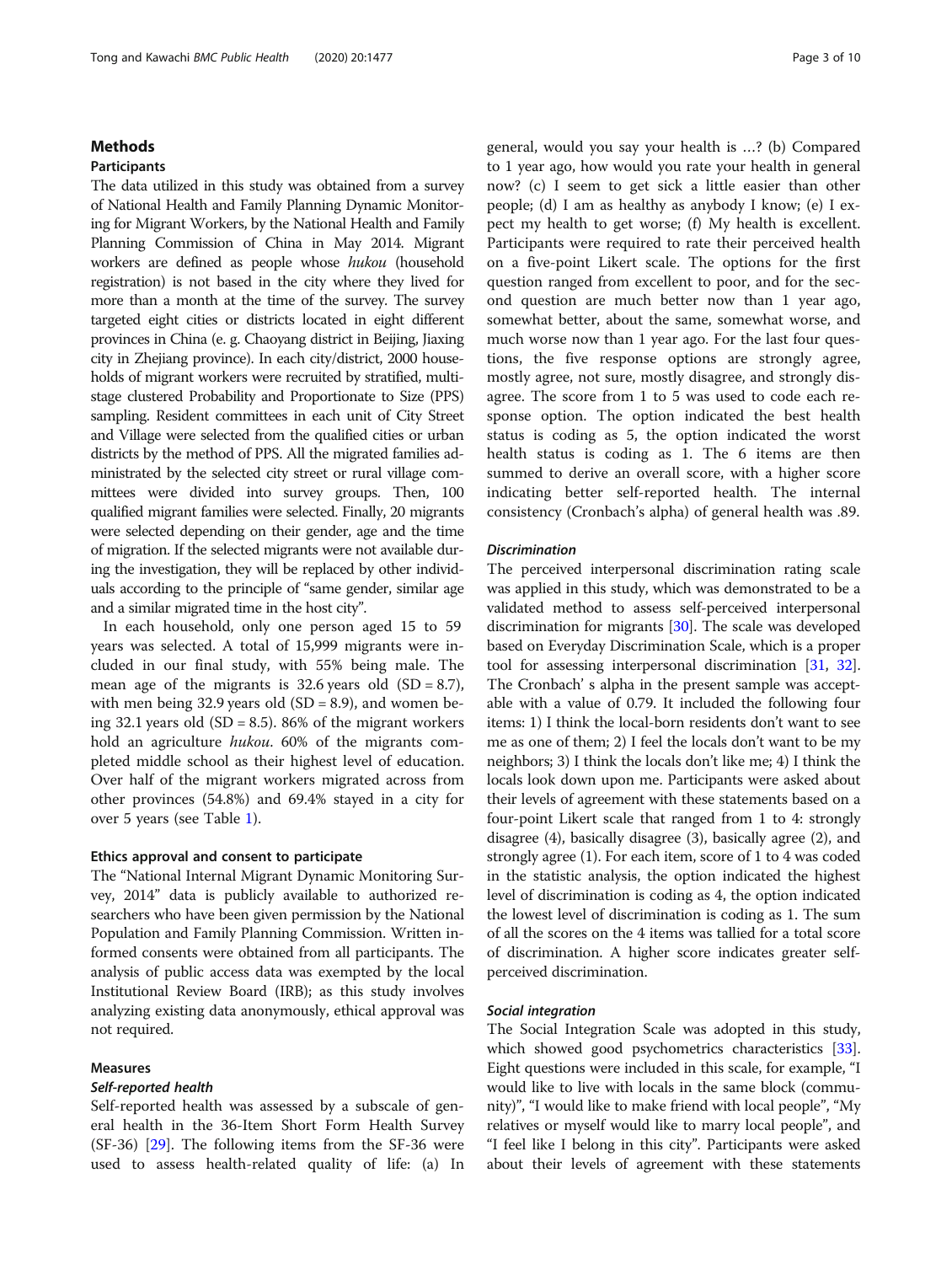## <span id="page-3-0"></span>Table 1 The differences of self-reported health among migrant workers in socio-demographic characteristics

|                                 | ${\sf N}$ | $\%$    | Self-report health<br>$\overline{x}$ (SD) | $Z / \chi^2$ | $\boldsymbol{P}$ |
|---------------------------------|-----------|---------|-------------------------------------------|--------------|------------------|
| Gender                          |           |         |                                           |              |                  |
| Male                            | 8799      | 55.0    | 23.4 (3.8)                                | $-8.03$      | < .0001          |
| Female                          | 7200      | 45.0    | 23.0 (3.9)                                |              |                  |
| Age                             |           |         |                                           |              |                  |
| < 18                            | 291       | 1.8     | 24.3(3.5)                                 | 151.64       | < .0001          |
| $18 - 29$                       | 6070      | 37.9    | 23.6 (3.7)                                |              |                  |
| $29 - 39$                       | 5668      | 35.4    | 23.1 (3.9)                                |              |                  |
| 39-49                           | 3349      | 20.9    | 22.8 (4.0)                                |              |                  |
| $\geq 49$                       | 621       | 3.9     | 22.3(4.1)                                 |              |                  |
| Marital status                  |           |         |                                           | 64.28        | < .0001          |
| Unmarried                       | 4056      | (25.35) | 23.6(3.7)                                 |              |                  |
| Married                         | 11,540    | (72.13) | 23.1 (3.9)                                |              |                  |
| Remarried                       | 169       | (1.06)  | 22.8 (4.0)                                |              |                  |
| Divorced                        | 198       | (1.24)  | 23.2 (4.0)                                |              |                  |
| Widowed                         | 36        | (0.23)  | 21.0(4.5)                                 |              |                  |
| Hukou                           |           |         |                                           |              |                  |
| Agriculture                     | 13,759    | 86.0    | 23.3(3.9)                                 | $-4.75$      | < .0001          |
| Non-agriculture                 | 2240      | 14.0    | 22.9 (3.9)                                |              |                  |
| Education                       |           |         |                                           | 50.27        | < .0001          |
| Illiteracy or primary school    | 1505      | 9.4     | 22.7 (4.0)                                |              |                  |
| Middle school                   | 8085      | 50.5    | 23.3 (3.8)                                |              |                  |
| High school                     | 4051      | 25.3    | 23.4 (3.8)                                |              |                  |
| College and above               | 2358      | 14.7    | 22.9 (3.9)                                |              |                  |
| Personal month net income (USD) |           |         |                                           |              |                  |
| $< 300$                         | 2412      | 15.1    | 22.9 (4.1)                                | 12.62        | 0.0055           |
| 300-750                         | 10,578    | 66.1    | 23.2 (3.8)                                |              |                  |
| 750-1500                        | 2466      | 15.4    | 23.3 (3.9)                                |              |                  |
| $\geq 1500$                     | 543       | 3.4     | 22.9 (4.0)                                |              |                  |
| Household month income (USD)    |           |         |                                           |              |                  |
| $< 300$                         | 420       | 2.6     | 23.6 (4.1)                                | 12.57        | 0.0057           |
| 300-750                         | 5990      | 37.4    | 23.2 (3.9)                                |              |                  |
| 750-1500                        | 7541      | 47.2    | 23.1 (3.9)                                |              |                  |
| $\geq$ 1500                     | 2048      | 12.8    | 23.3 (3.8)                                |              |                  |
| Migrated distance               |           |         |                                           |              |                  |
| Across province                 | 8771      | 54.8    | 23.1 (3.9)                                | 3.42         | 0.0006           |
| With province                   | 7228      | 45.2    | 23.3 (3.9)                                |              |                  |
| Migrant time                    |           |         |                                           |              |                  |
| Over five years                 | 11,105    | 69.4    | 23.3 (3.8)                                | $-1.95$      | 0.511            |
| Less than five years            | 4894      | 30.6    | 23.1 (3.9)                                |              |                  |
| Total                           | 15,999    | 100.0   | 23.2 (3.7)                                |              |                  |

based on a four-point Likert scale: (a) strongly disagree, (b) somewhat disagree, (c) somewhat agree, and (d) strongly agree. The eight items are then summed to derive an overall score of social integration. A higher score indicates better social integration. The Cronbach's alpha for the social integration scale was 0.92.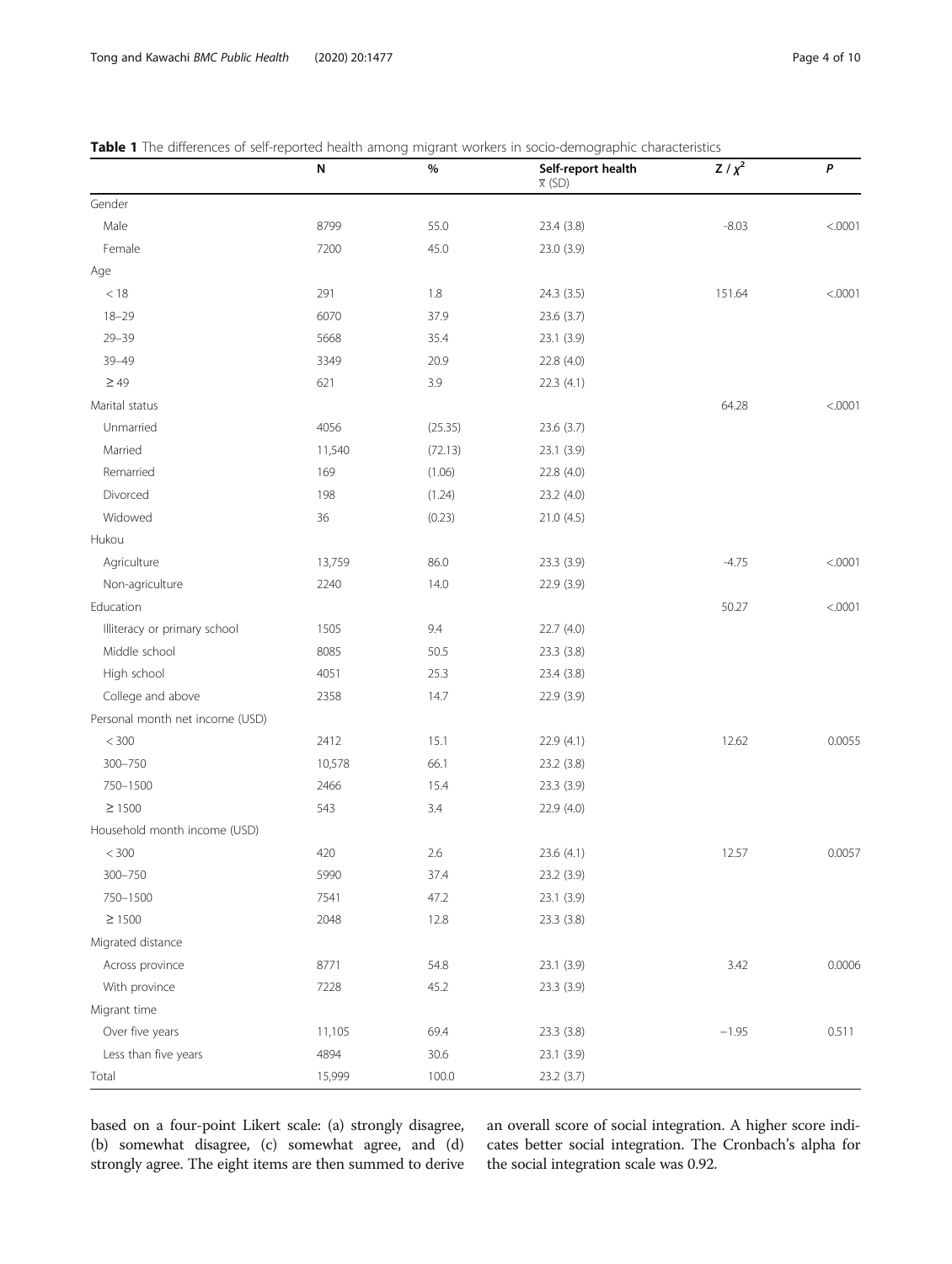## Perceived stress

The four items of Perceived Stress Scale were selected to evaluate stress levels [\[34\]](#page-8-0). The participants were asked to rate their experiences in the past month, which include: a) how frequently do you feel a lack of control over the important things in your life? b) how often do you feel confident in your ability to handle personal problems? c) how often have you felt that things were going your way? d) how often do you feel incapable of coping with all the things that you had to do? Each item was assessed by a five-point Likert scale with 1 for never, 2 for sometimes, 3 for often, 4 for very often, and 5 for always. The first two items are given score reversely when calculating the total score. Then the four items are then summed to derive an overall score. A higher score indicates the greater stress. The internal consistency (Cronbach's alpha) for the Perceived Stress Scale was .89.

#### Objective socioeconomic status (SES)

Objective SES was indexed by the family monthly income and education level of participants in the present study. Participants were asked to factually report their family monthly income. The family monthly income was chosen as a more sensitive index to reflect their family's SES than their personal monthly income, because most of the participants were married. We were unable to utilize the occupational classification used in this survey towards the analysis, as it only displays profession types without adequately reflecting the SES of the family.

### Subjective socioeconomic status (SSS)

The participants' SSS was assessed by the MacArthur Scale of Subjective Social Status [\[35,](#page-8-0) [36\]](#page-8-0). Participants were first shown a picture of a 10-step ladder and asked to think of it as representing where people stand in China. The scale can be described as follows: The top of the ladder (10th rung) depict people who are the best off – those who have the most money, the highest level of education, and the most respected jobs. At the bottom (1st rung) are the people who are the least affluent – those who have little money, the lowest level of education, and the least respected jobs or are unemployed. Participants were instructed to place themselves in the rung that they felt most represented their relative standing when compared with their social contacts (e.g., friends, family, and work group). This measure was previously used for Chinese rural-to-urban migrants and has been shown to be reliable and valid [[37](#page-8-0)].

#### Statistical analysis

The data analysis was conducted by Statistic Analysis System (SAS) version 9.3 (Institute Inc., Cary, NC, USA). Wilcoxon Rank-Sum test for two groups and Kruskal-Wallis test for more than two groups' comparison were applied to examine the self-report health differences among migrant workers with different socio-demographic characteristics. Structural Equation Modeling (SEM) was performed to clarify the associations among discrimination, social integration, stress and self-report health of migrant workers. The method of SEM is a good method to explore the mediating effect, which is consistent with objectives of this study. SEM is also a good method to explore the causal relationship for cross-sectional data. The model fix indices in our data were good and the model was also consisting with existing finding. In addition, objective and subjective socioeconomic status, gender of migrants (1 for male, 2 for female) and the continuous variable of age were put in the SEM model step by step. To test whether discrimination was significantly related to self-reported health through the potential mediators of social integration and perceived stress, we calculated the Sobel's z statistic, a commonly used statistic for testing the significance of mediation effect [\[38\]](#page-8-0).

#### Results

Male migrant workers reported better health status than female workers  $(Z = -8.03, P < 0.0001)$ . Older migrant workers had worse self-reported health than younger ones  $(\chi^2 = 151.64, P < 0.0001)$ . The self-reported health of migrant workers is also various by their marital status, educational level and monthly income. In addition, migrants migrated across provinces had worse self-reported health than those moved within the province  $(Z = -3.42, P =$ 0.0006). Migrants with agriculture hukou showed worse perceived health status than their counterparts with nonagriculture ( $Z = -4.75$ ,  $P < .0001$  $P < .0001$ ) (see Table 1). Partial correlation analysis (see Table [2\)](#page-5-0) showed that self-reported health had a significantly positive correlation with social integration ( $r = 0.22$ ,  $P < 0.0001$ ), as well as subjective SES  $(r = 0.22, P < 0.0001)$ . Self-reported health had a significant, inverse correlation with discrimination  $(r = -0.21,$  $P < 0.0001$ ) and perceived stress (r =  $-0.37$ ,  $P < 0.0001$ ).

An analysis with SEM demonstrated that experiences of discrimination had a direct negative impact on the social integration of migrant workers ( $β = -0.25$ ,  $P < 0.01$ ), and an indirect negative effect on self-reported health via social integration and perceived stress (see Fig. [1](#page-5-0)). Sobel z tests for the mediation effects suggested that social integration (Sobel's  $z = 5.68$ ,  $P < 0.001$ ) and perceived stress (Sobel's  $z = 4.43$ ,  $P < 0.001$ ) significantly mediated the association between discrimination and self-reported health. Social integration also directly affected the self-reported health of migrant workers ( $β = 0.35$ ,  $P < 0.001$ ). In addition, discrimination was significantly associated with perceived stress ( $β = 016$ ,  $P < 0.01$ ); and perceived stress in turn linked to self-reported health (β =  $-$  0.19, P < 0.001). Family SES were added to the SEM model as well, and it showed that both higher objective SES ( $\beta$  = 0.18, P < 0.01) and subjective SES ( $\beta = 0.12$ ,  $P < 0.01$ ) significantly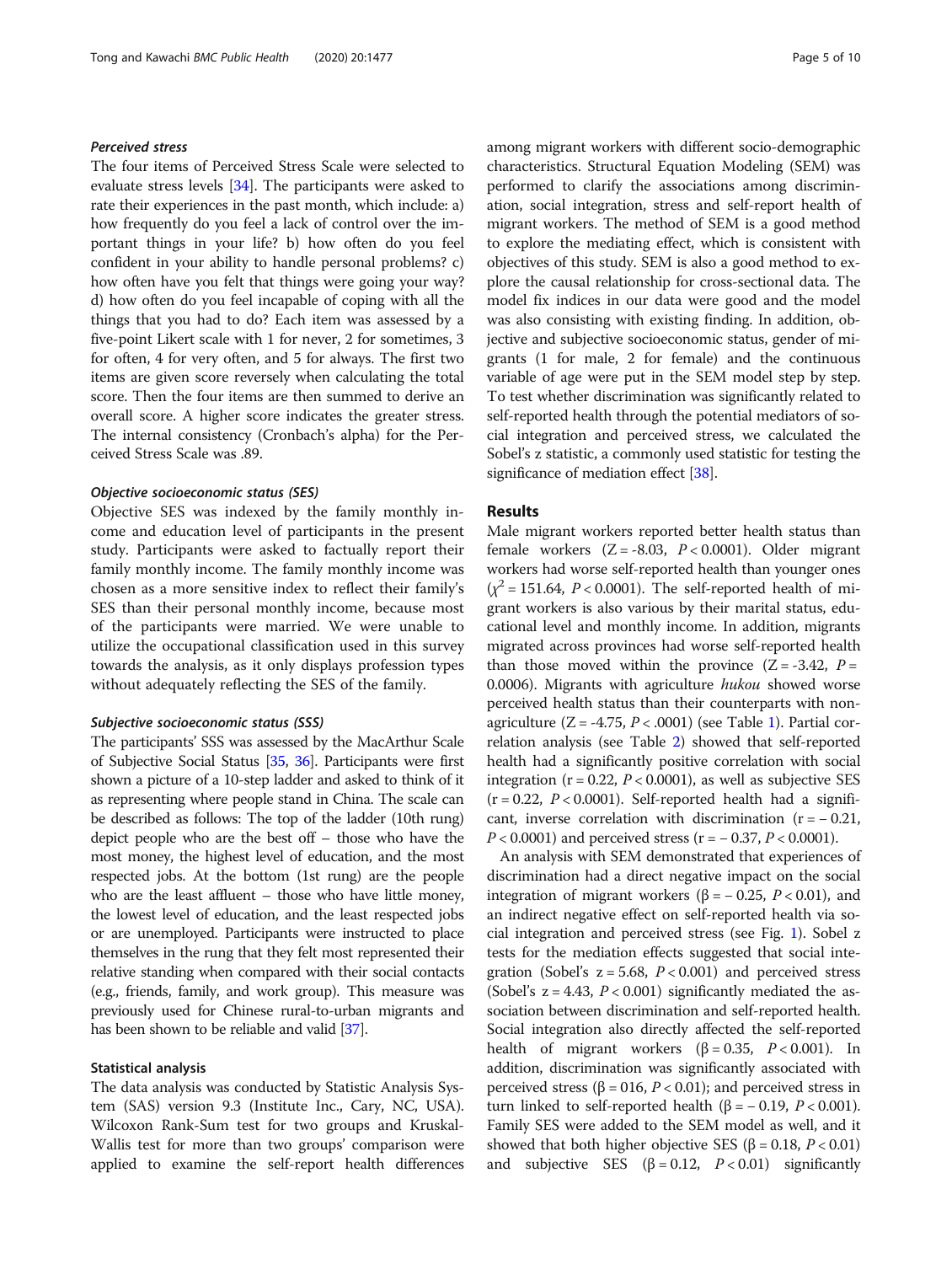|                          | Self-report health | Social integration | <b>Discrimination</b> | <b>Perceived stress</b> | <b>Family income</b> |
|--------------------------|--------------------|--------------------|-----------------------|-------------------------|----------------------|
| Social integration       | $0.22***$          |                    |                       |                         |                      |
| <b>Discrimination</b>    | $-0.21***$         | $-0.51***$         |                       |                         |                      |
| Perceived stress         | $-0.37***$         | $-0.21***$         | $0.20***$             |                         |                      |
| Family income            | $0.02*$            | $0.02***$          | $-0.02$               | $-0.05***$              |                      |
| Subjective social status | $0.22***$          | $0.18***$          | $-0.15***$            | $-0.25***$              | $0.13***$            |
|                          |                    |                    |                       |                         |                      |

<span id="page-5-0"></span>Table 2 The partial correlations among discrimination, social integration, stress, SES and self-report health

 $* P < 0.05$ ,  $** P < 0.01$ ,  $*** P < 0.0001$ . Controlled migrants' age, gender and hukou

associated with better self-report health of migrant workers (see Fig. [2\)](#page-6-0).

We simultaneously considered both the gender and age of migrant workers in the SEM model (see Fig. [3\)](#page-6-0). Older migrant workers were found to have worse self-reported health (β =  $-$  0.15, *P* < 0.001), and higher perceived stress ( $\beta$  = 0.17, P < 0.01) than young migrant workers. It was also established that women had worse self-reported health than men (β = -0.14,  $P < 0.01$ ), as well as lower social integration ( $\beta$  = -0.11, P < 0.01). After adjusted for age, gender and SES/SSS of migrant workers, the association between discrimination and self-reported health was still remained (β = − 0.32,  $P$  < 0.0001). The indices for the goodness of fit for SEM model are moderate and gradually improved (see Table [3\)](#page-7-0). For Model 3, the Comparative Fit Index (CFI) is 0.87, and the Goodness of Fit Index (GFI) is 0.88. The Root Mean Square Error of Approximation (RMSEA) reaches 0.09.

#### **Discussion**

The present study demonstrated that the everyday discrimination that Chinese migrants frequently experienced is associated with poor self-reported health, while social integration and perceived stress are factors likely to mediate the association. Specifically, migrants who experienced more discrimination reported lower levels of social integration and higher levels of stress, which together contribute to their poor self-reported health outcomes. Discrimination against marginalized groups is a global psychosocial phenomenon, but retains its local

character in a given social, cultural, and economic context. China's internal migrants mostly consist of farmers and small-town residents, who relocate to coastal and first-tier cities. The widespread discrimination experienced by this population is likely to be generated by the presence of dual urban-rural societies in China, as a re-sult of the unique hukou system [[39](#page-8-0), [40](#page-8-0)]. The hukou system causes inequalities in social status between permanent urban and rural residents, leading to prevalent discrimination against rural-to-urban migrants [\[41](#page-8-0)]. Sociologists and economists have confirmed that the current hukou system plays an important role in the allocation of economic resources, educational opportunities and health care for migrants [[42](#page-8-0), [43](#page-8-0)].

If the hukou system is fundamentally causing discrimination against migrants, then social integration may work as a mitigating strategy to reduce between-group inequality. The present study builds upon existing knowledge that social integration is positively associated with the selfreported health of migrants [\[44\]](#page-8-0). We found that migrants who experienced discrimination reported lower levels of social integration, which further associated with the poor health outcomes of migrants. As discrimination-led societal exclusion may hinder social integration, this can subsequently weaken other factors possibly linked with health status, including social network and support [\[45\]](#page-8-0). Deficiencies in personal social networks are plausibly linked to poorer health status [[46\]](#page-8-0). In addition, low levels of social integration may also contribute to disparities in access to health care, another factor which could be negatively

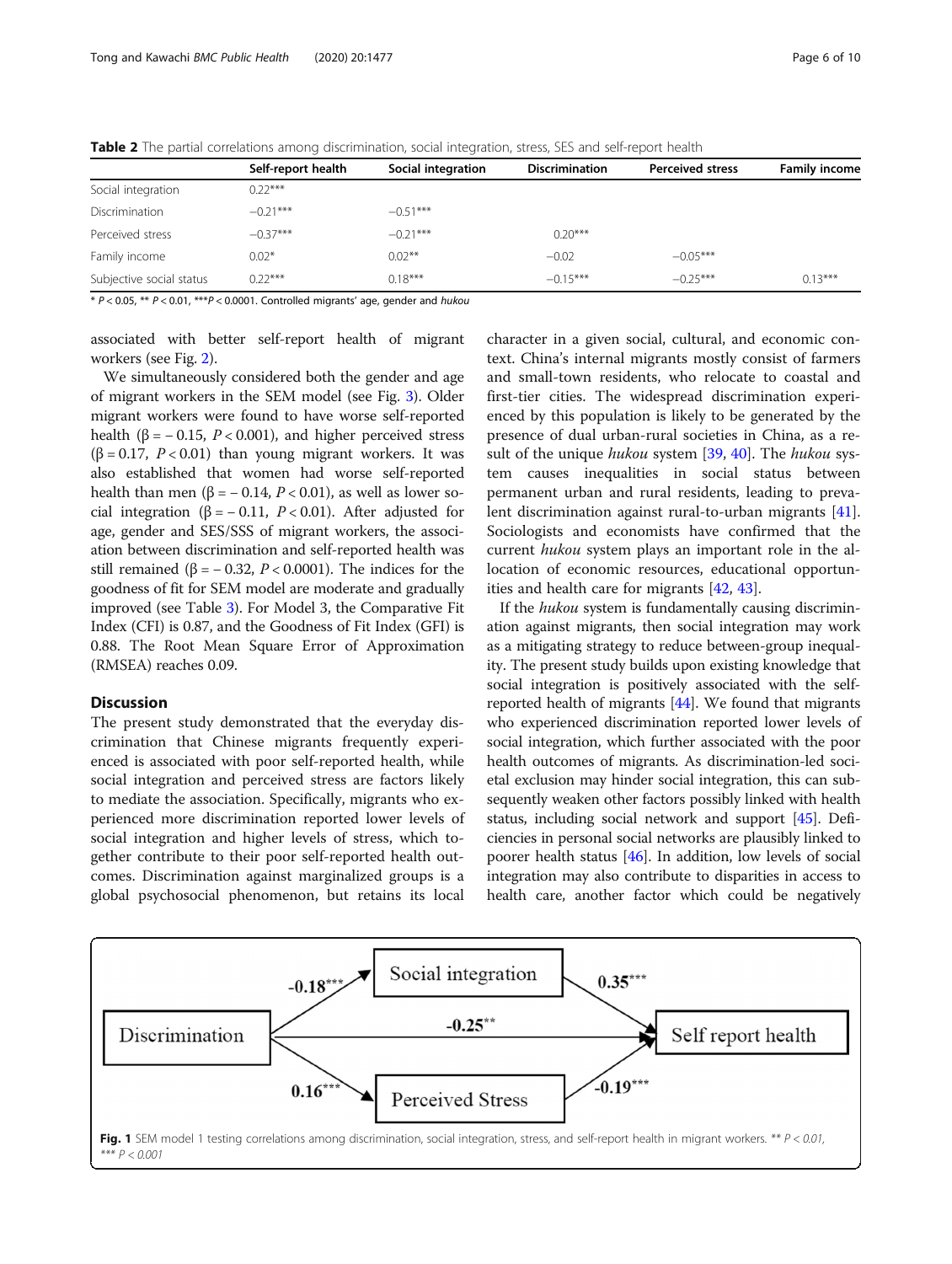<span id="page-6-0"></span>

associated with migrants' health status [\[47,](#page-8-0) [48](#page-8-0)]. It has been confirmed that social exclusion in the host society results in unequal social resource allocation, including towards migrants [[49](#page-9-0)]. Social exclusion occurs beyond a materialistic basis and extends to a spiritual and symbolic level, which refers to the social prejudice and discrimination attained by socially dominant groups [[50](#page-9-0)]. There is currently strong evidence suggesting that social exclusion is negatively associated with migrants' mental health. In previous reports, limited access to full labor rights and experiences of social stigma, discrimination and inequity were found to be the most significant factors contributing to mental health problems in migrants [[3](#page-8-0)].

Moreover, the current study also found that perceived stress exacerbated the associations between discrimination and self-reported health. Daily experiences of discrimination are known to have significant negative impacts on psychological distress and overall quality of life in Chinese migrants [\[2](#page-8-0)]. Discrimination is closely related to societal exclusion, bullying, and devaluation on

one's self-worth [\[51](#page-9-0), [52\]](#page-9-0). The adverse impacts of discrimination-related stress is especially relevant in migrants, who experience pre-existing disadvantages in economic and social conditions, as well as feelings of inadequacy through the adaptation process in host cities [\[53](#page-9-0), [54](#page-9-0)]. The juxtaposition of these elements with discrimination may pose a risk for health, and convolute the process of adaptation and integration into the new society [[55\]](#page-9-0). A possible pathway is that discrimination acts as a social stressor that sets into motion a process of physiological responses (e.g., allosteric load, elevated blood pressure, cortisol secretions), which over time will have downstream effects on health. Furthermore, when the stressor is prolonged and chronic, it becomes a pre-disposing factor for poor health outcomes in migrants [[56](#page-9-0), [57\]](#page-9-0). A previous study indicated that discrimination against migrants do not seem to decrease regardless of their duration of stay in the urban labor market [\[5\]](#page-8-0).

Beyond social integration and perceived stress, the degree of economic integration is a major structural

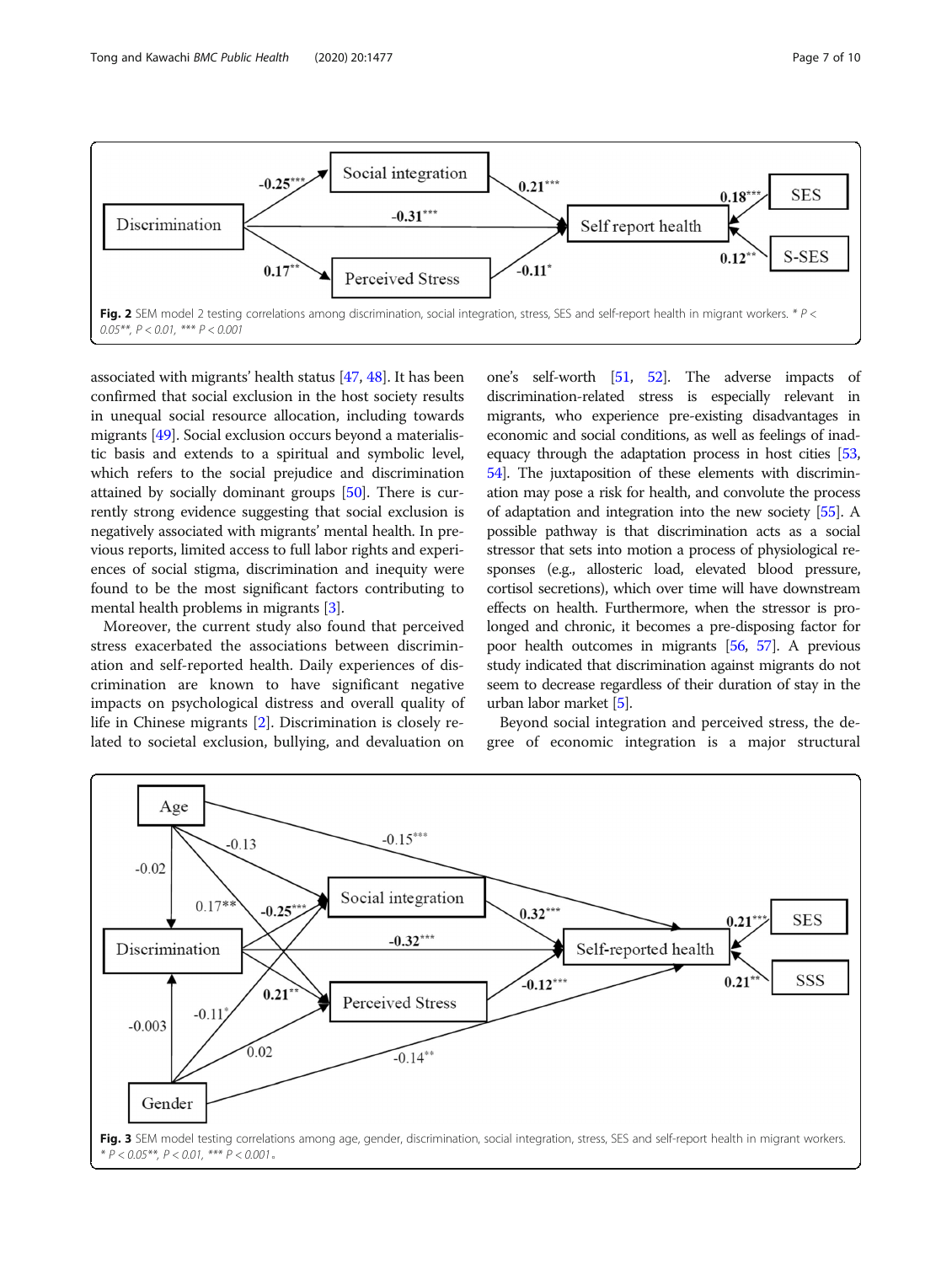<span id="page-7-0"></span>

|       | Chi-<br>Square | P value of Chi-<br>Square | <b>Comparative Fit</b><br>Index (CFI) | <b>Goodness of Fit</b><br>Index (GFI) | Root Mean Square Error of<br><b>Approximation (RMSEA)</b> | 90% Confidence Limit<br>of RMSEA |
|-------|----------------|---------------------------|---------------------------------------|---------------------------------------|-----------------------------------------------------------|----------------------------------|
| Model | 68.44          | < 0.001                   | 0.809                                 | 0.825                                 | 0.104                                                     | $0.087 - 0.116$                  |
| Model | 199.31         | < 0.001                   | 0.837                                 | 0.862                                 | 0.095                                                     | $0.079 - 0.112$                  |
| Model | 244.54         | < 0.001                   | 0.874                                 | 0.878                                 | 0.087                                                     | $0.078 - 0.099$                  |

contributor to the health status of Chinese migrants [[30\]](#page-8-0). Migrants face manifold challenges to their material circumstances, including employment, working conditions, low wages, and cramped living environments. Subjective social status -- or perception of rank on the social hierarchy -- is an additional psychosocial indicator of health outcomes [\[58](#page-9-0)]. Indeed in a previous report, subjective feelings of relative social status were even more closely associated with the health of Chinese migrants than objective socio-economic status [[30\]](#page-8-0).

This study found that women have worse self-reported health relative to men. Women are known to be a vulnerable group of the migrant population with inferior health status [[59\]](#page-9-0). Gender disparities in health economics encompass elements of injustice, which stems from the dominant values of a society. This is exacerbated in female migrants who may experience gender discrimination, harassment, and gender-based violence on top of discrimination on the basis of their migrant status [\[60](#page-9-0)]. Results from the current study did not show differences in perceived stress in female migrants relative to male migrants. We did however observe lower levels of social integration in women compared to men. This may be a result of the low population employment ratio in female migrants, which is 77.5% compared to 93.9% in male migrants. A notable reason for higher unemployment in women is due to their responsibilities in the care of family and children [[61\]](#page-9-0). Between 2011 and 2016, the proportion of women in China's 'floating' population increased, from 47.7% in 2011 to 48.3% in 2016 [[56\]](#page-9-0). Considering this growing trend in the number of female migrants, more attention should be paid to their health status.

## Limitations

Although SEM is suggested to be a good method to explore the causal relationship for cross-sectional data, the surveillance dataset used in the current study, combined with the cross-section design does not allow exploration of causality among discrimination and health outcomes. This study also applied self-reported health statuses, rather than objective health outcomes.

## **Conclusions**

Discrimination, social exclusion and perceived stress experienced by migrants have significant health implications. Subjective judgments of relative social status levels were associated with self-perceived health, which implies the need for more reforms to promote the rights and welfare of internal migrants. Social policies which targeted different gender, age and socioeconomic groups will also be conducive to the health of migrants. Overall, the migrants' health status can benefit from improvements in social, economic, and cultural environments.

#### **Abbreviations**

SEM: Structural Equation Modeling; SSS: Subjective social status; SES: Objective socioeconomic status; PPS: Proportionate to size sampling; SD: Standard deviation; IRB: Institutional Review Board; SF-36: 36-Item Short Form Health Survey.; SAS: Statistic Analysis System; CFI: Comparative Fit Index; GFI: Goodness of Fit Index; RMSEA: Root Mean Square Error of Approximation

#### Acknowledgements

The authors thank the National Population and Family Planning Commission in China for providing the data of national health and family planning dynamic monitoring for migrant workers collected in 2014.

#### Authors' contributions

T.L. and I.K. conceptualized and designed the study. T.L. analyzed the data and wrote the manuscript. I.K. reviewed and edited the manuscript. Both authors read and approved the final manuscript.

#### Funding

The study was funded by the Youth Fund for Humanities and Social Sciences Research of the Ministry of Education (Grant No.18YJCZH165) in the design of the study, data analysis, and the manuscript writing and English editing.

#### Availability of data and materials

The data are owned by a third party and authors do not have permission to share the data. The data can be accessible by submitting application to National Population and Family Planning Commission of China [\(www.nhfpc.](http://www.nhfpc.gov.cn) [gov.cn\)](http://www.nhfpc.gov.cn).

#### Ethics approval and consent to participate

The "National Internal Migrant Dynamic Monitoring Survey, 2014" data is publicly available to authorized researchers who have been given permission by the National Population and Family Planning Commission, and written informed consents were obtained from all participants. The analysis of public-access data was exempted by the local IRB; as this involved analyzing de-identified existing data, ethical approval was not required.

### Consent for publication

Not Applicable.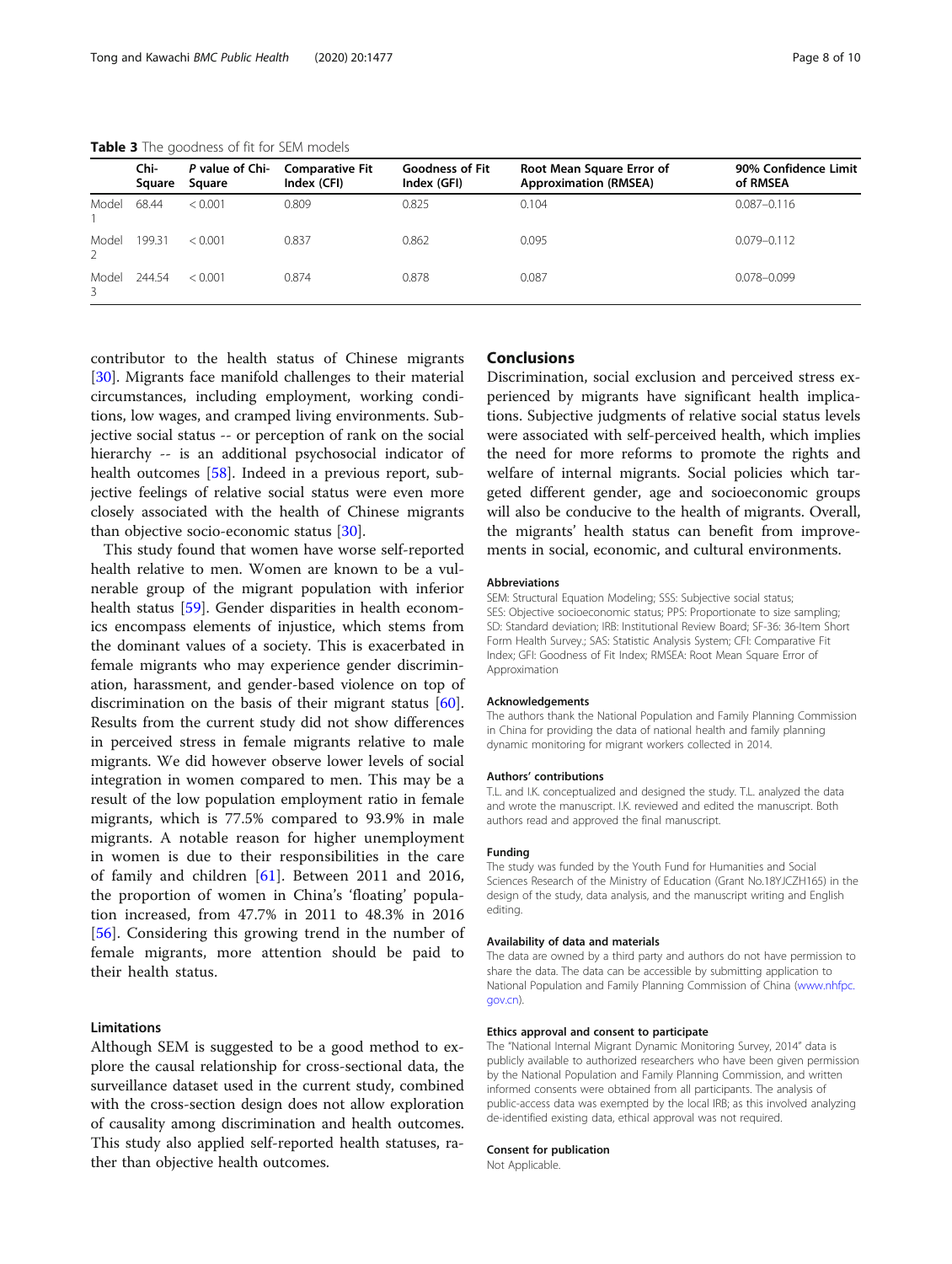#### <span id="page-8-0"></span>Competing interests

The authors declare that they have no competing interests.

#### Author details

<sup>1</sup>Department of Maternal and Child Health, School of Public Health, Fudan University, Shanghai, China. <sup>2</sup>Department of Social and Behavioral Sciences, Harvard T.H. Chan School of Public Health, Boston, USA. <sup>3</sup>Key Laboratory Public Health Safety, Chinese Ministry of Education, P.O. Box 244, 138 Yixueyuan Road, Shanghai 200032, China.

#### Received: 19 February 2019 Accepted: 22 September 2020 Published online: 29 September 2020

#### References

- 1. National health and family planning commission of China, Report on China's Migrant Population Development 2017.
- 2. Wang B, Li X, Stanton B, Fang X. The influence of social stigma and discriminatory experience on psychological distress and quality of life among rural-to-urban migrants in China. Soc Sci Med. 2010;71:84–92.
- 3. Li J, Rose N. Urban social exclusion and mental health of china's rural-urban migrants – a review and call for research. Health Place. 2017;48:20–30.
- 4. Mou J, Griffiths SM, Fong H, Dawes MG. Health of china's rural–urban migrants and their families: a review of literature from 2000 to 2012. Br Med Bull. 2013;106(5):19.
- 5. Qiu P, Caine E, Yang Y, Chen Q, Li J, Ma X. Depression and associated factors in internal migrant workers in China. J Affect Discord. 2011;134:198– 207.
- 6. Gagnon J, Xenogiani T, Xing C. Are migrants discriminated against in Chinese urban labor markets? IZA J Lab Dev. 2014;3:17.
- 7. Kelaher M, Paul S, Lambert H, Ahmad W, Paradies Y, Davey SG. Discrimination and health in an English study. Soc Sci Med. 2008;66(7): 1627–36.
- 8. Pascoe EA, Richman LS. Perceived discrimination and health: a meta-analytic review. Psychol Bull. 2009;135(4):531–54.
- 9. Lin D, Li X, Wang B, Hong Y, Fang X, Qin X, Stanton B. Discrimination, perceived social inequity, and mental health among rural-to-urban migrants in China. Community Ment Health J. 2011;47:171–80.
- 10. Hamberger A. Thematic articles-identity, integration and citizenship, immigrant integration: acculturation and social integration. J Identity Migr Stud. 2009;3(2):1–24.
- 11. Major B, Quinton WJ, McCoy SK. Antecedents and consequences of attributions to discrimination: theoretical and empirical advances. In: Zanna MP, editor. Advances in experimental social psychology, vol. 34. San Diego, CA: Academic Press; 2002. p. 251–300.
- 12. Boswell C. European migration policies in flux. Changing Patterns of Inclusion and Exclusion. The Royal Institute of International Affairs: Blackwell; 2003. [https://www.wiley.com/en-us/European+Migration+Policies+in+](https://www.wiley.com/en-us/European+Migration+Policies+in+Flux%3A+Changing+Patterns+of+Inclusion+and+Exclusion-p-9781405102957) [Flux%3A+Changing+Patterns+of+Inclusion+and+Exclusion-p-978140510295](https://www.wiley.com/en-us/European+Migration+Policies+in+Flux%3A+Changing+Patterns+of+Inclusion+and+Exclusion-p-9781405102957) [7](https://www.wiley.com/en-us/European+Migration+Policies+in+Flux%3A+Changing+Patterns+of+Inclusion+and+Exclusion-p-9781405102957).
- 13. Lin Y, Qi Z, Wen C, Li L. The social income inequality, social integration and health status of internal migrants in China. Int J Equity Health. 2017;16(1): 139.
- 14. Alba R, Nee V. Rethinking assimilation theory for a new era of immigration. Int Migr Rev. 1997;31(4):826–74.
- 15. Schneiderman N, Ironson G, Siegel SD. Stress and health: psychological, behavioral, and biological determinants. Annul Rev Clinic Psych. 2004;1(1): 607.
- 16. Rice VH. Handbook of stress, coping, and health: implications for nursing research, theory, and practice. 2nd ed. USA: SAGE Publication; 2012.
- 17. Xu L, Chi I. Acculturative stress and depressive symptoms among Asian immigrants in the United States: the roles of social support and negative interaction. Asian Am J Psychol. 2013;4:217–26.
- 18. Li C, Meng X, Wang J, Ma H, Chen CW, Liu Y. Association between sociodemographic, psychosocial, lifestyle factors, and self-reported health among migrant laborers in China. J Chinese Med Associ. 2017;80:204–11.
- 19. Li J, Liu Z. Housing stress and mental health of migrant populations in urban China. Cities. 2018;81:172–9.
- 20. Wang L. The marginality of migrant children in the urban Chinese educational system. British J Soci Edu. 2008;29(6):691–703.
- 21. Wilkinson RG. Health, hierarchy, and social anxiety. Ann N Y Acad Sci. 1999; 896:48–63.
- 
- 22. Adler NE, Ostrove JM. Socioeconomic status and health: what we know and what we don't. Ann N Y Acad Sci. 1999;896:3–15.
- Euteneuer F. Subjective social status and health. Wolters Kluwer Health. 2014;27(5):337–43.
- 24. Rarick JRD, Dolan CT, Han WJ, Wen J. Relations between socioeconomic status, subjective social status, and health in Shanghai, China. Soci Sci Quart. 2017;99(1):390–450.
- 25. Huang S, Hou J, Sun L, Dou D, Liu X, Zhang H. The effects of objective and subjective socioeconomic status on subjective well-being among rural-tourban migrants in China: the moderating role of subjective social mobility. Front Psychol. 2017;8:819.
- 26. Hilmers A, Bernabe-Ortiz A, Gilman RH, McDermott AY, Smeeth L, Miranda JJ. Rural-to-urban migration: socioeconomic status but not acculturation was associated with overweight/obesity risk. J Immigr Minor Health. 2016; 18(3):644–51.
- 27. Gao J, Weaver SR, Fua H, Pan Z. Does workplace social capital associate with hazardous drinking among Chinese rural-urban migrant workers? PLoS One. 2014;9:e115286.
- 28. Xing H, Yu W, Chen S, Zhang D, Tan R. Influence of social support on health-related quality of life in new-generation migrant Workers in Eastern China. Iran J Public Health. 2013;42:806–12.
- 29. Ware JE, Kosinski M, Keller SD. SF-36 physical and mental health summary scales: a user's manual. Boston, Massachusetts: The Health Institute, New England Medical Centre; 1994.
- 30. Lin Y, Zhang Q, Chen W, Shi J, Han S, Song X, et al. Association between social integration and health among internal migrants in Zhongshan, China. Plos One. 2016;11(2):e0148397.
- 31. Bécares L, Zhang N. Perceived interpersonal discrimination and older women's mental health: accumulation across domains, attributions, and time. Am J Epidemiol. 2018;187(5):924–32.
- 32. Sternthal M, Slopen N, Williams DR. Racial disparities in health: how much does stress really matter? Du Bois Rev. 2011;8(1):95–113.
- 33. Tang D. Social integration scale of migrant population: based on monitoring survey of migrant population 2013. J Pop Econ. 2015;36(5):25–30.
- 34. Cohen S, Kamarck T, Mermelstein R. A global measure of perceived stress. J Health Soc Behav. 1983;24(4):385–96.
- 35. Adler NE, Epel ES, Castellazzo G, Ickovics JR. Relationship of subjective and objective social status with psychological and physiological functioning: preliminary data in healthy white women. Health Psychol. 2000;19:586–92.
- 36. Goodman E, Adler NE, Kawachi I, Frazier L, Huang B, Colditz G. a. adolescents' perceptions of social status: development and evaluation of a new Indicator. Pediatrics. 2001;108(2):1–8.
- 37. Jin L. Migration, relative deprivation, and psychological wellbeing in China. Am Behav Sci. 2016;60:750–70.
- 38. Sobel E. Asymptotic confidence intervals for indirect effects in structural equation models. Sociol Methodol. 1982;13(13):290–312.
- 39. Li X, Stanton B, Fang X, Lin D. Social stigma and mental health among ruralto-urban migrants in China: a conceptual framework and future research needs. World Heal Pop. 2006;6:2–18.
- 40. Yang HD, Tian LL, van Oudenhoven JP, Hofstra J, Wang Q. Urban residents' subtle prejudice towards rural-to-urban migrants in China: the role of socioeconomic status and adaptation styles. J Community Appl Soc Psychol. 2010;20(3):202–16.
- 41. Kuang L, Liu L. Discrimination against rural-to-urban migrants: the role of the Hukou system in China. PLoS One. 2012;7(11):e46932.
- 42. Müller A. Hukou and health insurance coverage for migrant workers. J Current Chinese Affairs. 2016;2:53–82.
- 43. Milcent C. Healthcare for migrants in urban China: a new frontier. China Perspect. 2010;4(84):33–46.
- 44. Zhang C, Chen J, Ma X. Social integration and health promotion in floating population. Modern Pre Med. 2015;42(8):1519–22.
- 45. Holt-Lunstad J, Smith TB, Layton JB. Social relationships and mortality risk: a meta-analytic review. PLoS Med. 2010;7(7):e1000316.
- 46. Cho HJ, Lavretsky H, Olmstead R, Levin M, Oxman MN, Irwin MR. Prior depression history and deterioration of physical health in communitydwelling older adults—a prospective cohort study. Am J Geriatr Psychiatry. 2010;18(5):442–51.
- 47. Cheung NW. Social stress, locality of social ties and mental well-being: the case of rural migrant adolescents in urban China. Health Place. 2014;27:142–54.
- 48. Waure C, Bruno S, Furia G, Di Sciullo L, Carovillano S, Specchia ML, et al. Health inequalities: an analysis of hospitalizations with respect to migrant